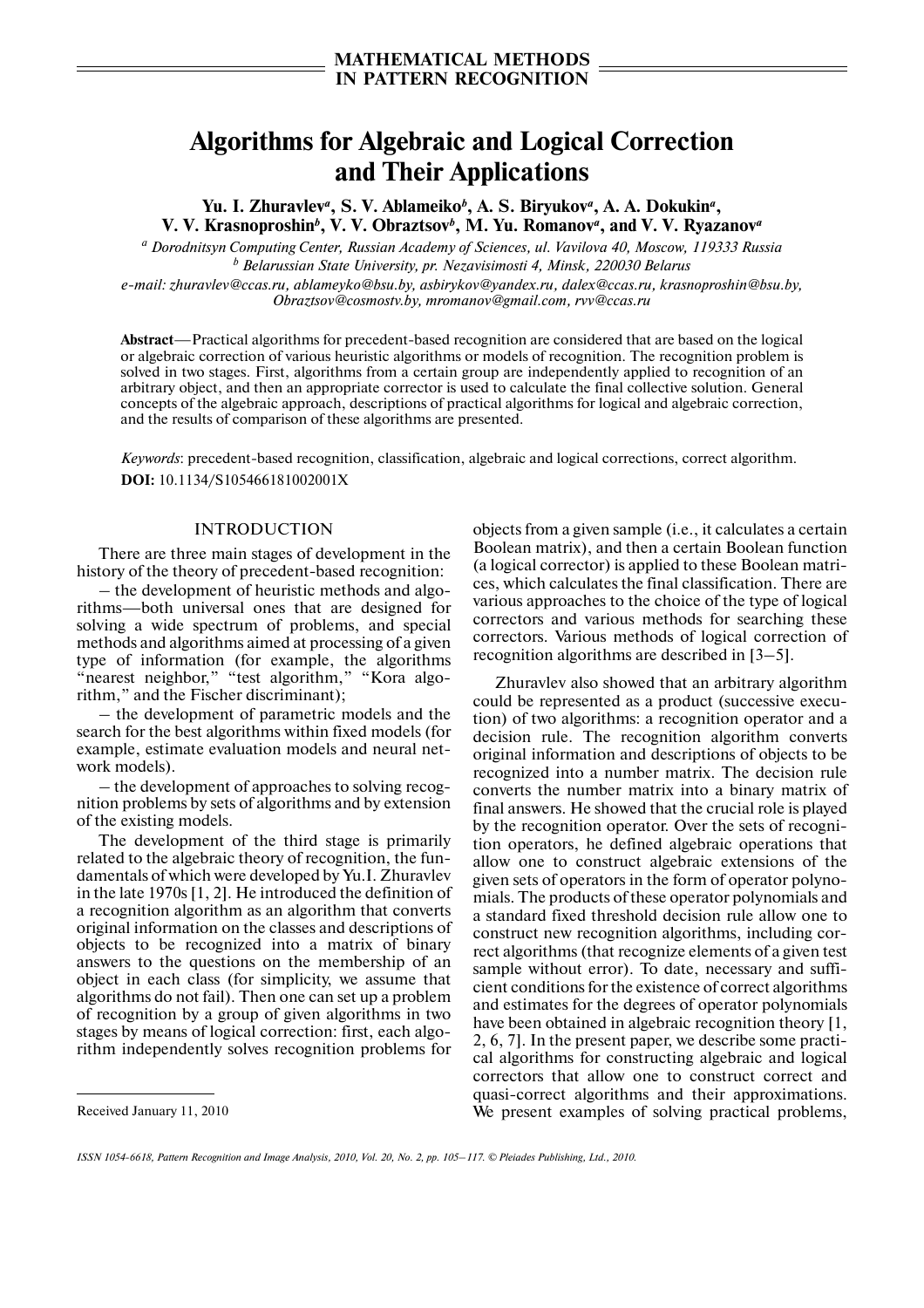including the results of comparison with known recog nition algorithms.

## 1. ALGEBRAIC AND LOGICAL CORRECTION OF THE SETS OF RECOGNITION ALGORITHMS

Following [1], we will use the following system of notations and concepts. Consider a standard recogni tion problem with *l* classes  $K_1, K_2, ..., K_l$ . Denote by  $P_i(S)$  a predicate " $S \in K_i$ " defined on the set  $\{S\}$  of admissible objects. Suppose given a finite collection of admissible objects  $\tilde{S}^{\cdot} = \{S_1^{\cdot}, ..., S_q^{\cdot}\}$ . We will use the notation  $\tilde{K}_i = \tilde{S}^r \cap K_i$ ,  $i = 1, 2, ..., l$ , and assume that  $\tilde{K}_i \neq \emptyset, i = 1, 2, ..., l.$ 

A matrix  $\|\alpha_{ij}\|_{q \times l}$ , where  $\alpha_{ij} = P_j(S'_i)$ , is called an information matrix of the collection  $S'$  with respect to the system of predicates  $P_1, ..., P_l$ . The row  $(\alpha_{i1}, ..., \alpha_{il})$ is called the information vector of the object  $S_i'$ .  $\tilde{S}$ <sup> $\sim$ </sup>

The recognition problem consists in finding the information matrix  $\|\alpha_{ij}\|_{q\times l}$  by the initial information *I* on the classes and the sample  $\tilde{S}$ <sup>r</sup> produced for recognition. A real practical algorithm  $A(I, S_1, ..., S_q)$  =  $\left. \beta_{ij} \right|_{q \times l}$  solves this problem with error:  $\left. \|\alpha_{ij}\|_{q \times l} \right. \neq$  $\left[\beta_{ij}\right]_{q\times l}$  (here  $\beta_{ij}, \beta_{ij} \in \{0, 1\}$ , is the value of the predicate  $P_j$  on the object  $S'_i$  calculated by algorithm *A*). For simplicity, we restrict ourselves to the case of absence of recognition failures.

Suppose there is a set  $\{A\}$  of algorithms that convert  $(I, S'_1, S'_q), I \in \{I\}, \tilde{S}' \subseteq \{\tilde{S}'\}, \text{ into matrices } A(I, S'_1,$  $S'_q$ ) =  $\left\| \beta_{ij} \right\|_{q \times l}$ . The algorithm *A* is said to be correct for the recognition problem if the equality  $A(I, S_1', ...,$  $S_q'$ ) =  $\|\alpha_{ij}\|_{q\times l}$  holds.

In [1], it was proved that each algorithm  $A \in \{A\}$ can be represented as a successive execution (product) of algorithms *B* and *C* ( $A = BC$ ), where  $B(I, S_1, ...,$  $S_q$ ) =  $\|\alpha_{ij}\|_{q\times l}$ ,  $\alpha_{ij}$  are real numbers,  $C(\|\alpha_{ij}\|_{q\times l})$  =  $\beta_{ij} \|_{q \times l}, \beta_{ij} \in \{0, 1\}, B = B(A)$ , and  $C = C(A)$ .

The set  $\{A\}$  generates the sets  $\{B\}$  and  $\{C\}$ . The elements of  ${B}$  are called recognition operators, and the elements of  $\{C\}$ , decision rules. The number matrices  $B(I, S'_1, ..., S'_q) = ||a_{ij}||_{q \times l}$  are called matrices of estimates of objects for classes, or estimate matrices for short.

A decision rule *C* is said to be correct on { $\tilde{S}$ ' } if, for any finite collection  $\tilde{S}' \subseteq {\tilde{S}}'$  }, there exists at least one

number matrix 
$$
||a_{ij}||_{q \times l}
$$
 such that  $C(||a_{ij}||_{q \times l}) = ||\alpha_{ij}||_{q \times l}$ .

In [1], Zhuravlev introduced the operations of addition, multiplication, and multiplication by a sca lar on the set  ${B}$  of recognition operators, which allow one to construct operators of the form  $B' = \sum b_i B_{i1}$  •

$$
\begin{aligned}\n\therefore \quad B_{ik}, \text{ where } B'(I, S_1', \dots, S_q') &= \|a_{uv}\|, \ a_{uv}' = \\
\sum b_i a_{uv}^{i\ell} \cdot \dots \cdot a_{uv}^{i\ell}, \text{ if } B_{il}(I, S_1', \dots, S_q') &= \|a_{uv}^{i\ell}\|_{q \times l}.\n\end{aligned}
$$
\nThen we can consider the algorithms

$$
A = B'C^*,\tag{1}
$$

where *C*\* is the correct decision rule and the operators *B*' are constructed on the basis of the operators of parametric recognition models. The construction of algorithms of type (1) is called an algebraic correction of the algorithms {*A*}.

Suppose there is a group of *n* recognition algo-  $\text{rithms } A^1, A^2, ..., A^n, A^k(I, S_1', ..., S_q') = \left\| \beta_{ij}^k \right\|_{q \times I}, k = 1, 2, ..., K_q$ 1, 2, ..., *n*. The sets of matrices  $\{\|\beta_{ij}^k\|_{q \times 1}, k = 1, 2, ...,$  $n$ ,  $\|\alpha_{ij}\|_{q\times l}$  define *l* Boolean functions  $f_j(y_1, y_2, ..., y_n)$ ,  $j = 1, 2, ..., l$ , that are not everywhere defined. Here,  $f_j(\beta_{ij}^1, \beta_{ij}^2, ..., \beta_{ij}^n) = \alpha_{ij}, i = 1, 2, ..., q$ , and the function  $f_j(y_1, y_2, ..., y_n)$  is not defined on the other  $2^n - q$  sets. The main problem consists in defining a function over the entire discrete unit cube  $E<sup>n</sup>$  so that additional meaningfully justified conditions that guarantee a cer tain unique and optimal choice of such a function are maximally satisfied. These functions are called logical correctors.  $q \times l$  $q \times l$ 

In the present paper, we present the results of inves tigations related to the practical construction of alge braic and logical correctors for recognition algo rithms. Some of these correctors are integrated into the software system RECOGNITION for intelligent data analysis and recognition [8]. We illustrate the results by comparing them with the example of a num ber of applied problems.

# 2. POLYNOMIAL CORRECTION ON THE BASIS OF MAXIMUM-HEIGHT TERMS

As mentioned above, the proof of the existence of a correct polynomial over a family of estimate evalua tion algorithms (EEAs) is one of the main results of algebraic theory of recognition [2]. However, the prac tical application of this theorem to the construction of polynomial correctors gives rise to a few complicated problems. First, one should construct a collection of basic algorithms, which should be as stable as possible. Next, one should minimize the complexity of the polynomial, i.e., its degree and the number of terms.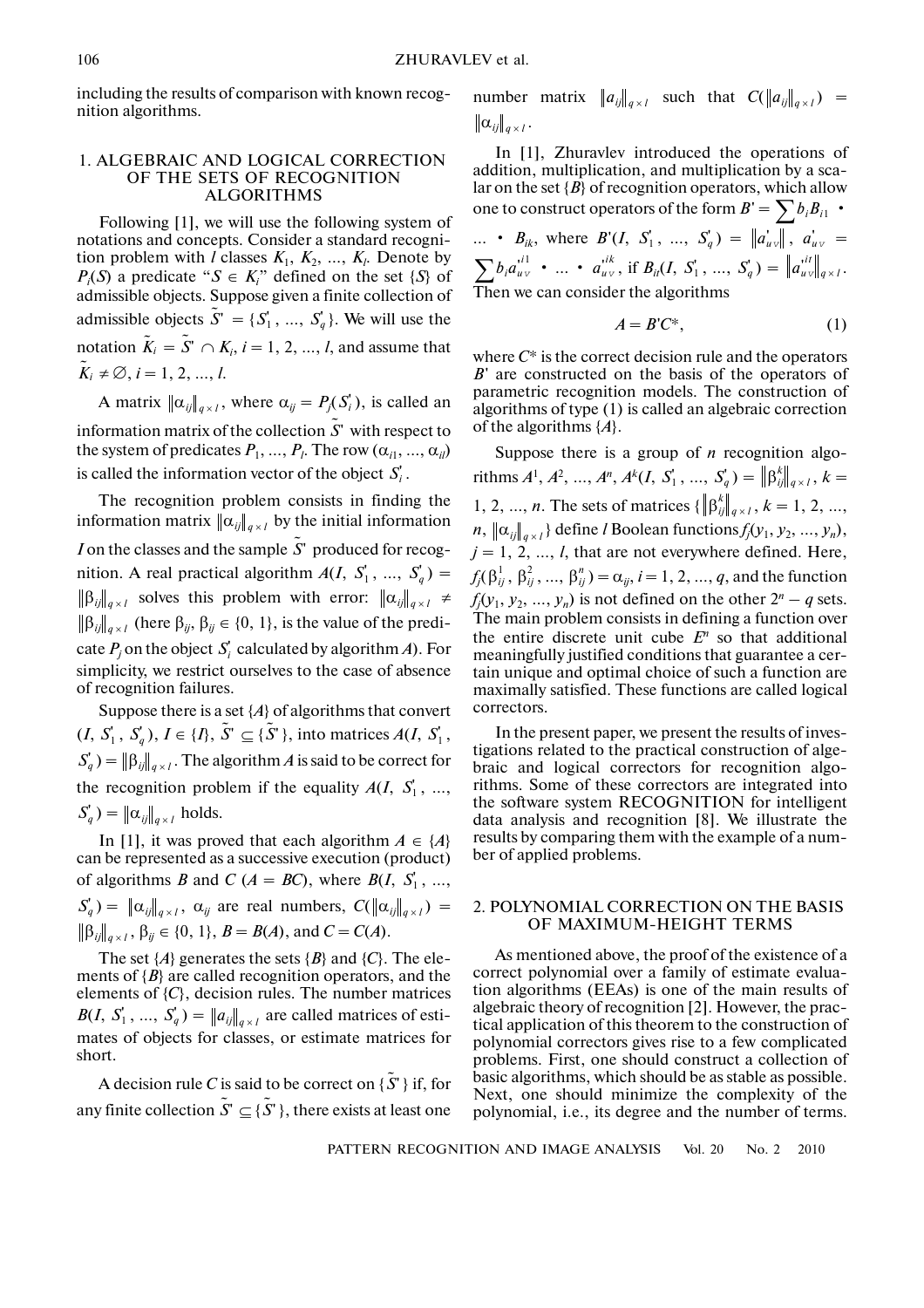For solving these problems, a new characteristic of the algorithm, the so-called height, was introduced [9]:

$$
\min_{(i,j)\in M_1} \Gamma_j(S^i) - \max_{(u,v)\in M_0} \Gamma_{v}(S^u),
$$

where  $M_1$  is the set of correct (object, class) pairs, i.e., pairs in which an object belongs to a class, and  $M_0$  is the set of incorrect pairs.

In [10, 11], a collection of methods was developed for the optimization of the height of algorithms in the EEA family with variable thresholds of the proximity functions. In particular, the authors described an exact method and a collection of fast approximate algo rithms whose comparative test was carried out on the collection of specially generated samples [11].

Given a collection of basic algorithms  $B_1$ , ...,  $B_a$ (without loss of generality, we assume that the basic collection contains one algorithm for each test object  $S_1$ , ...,  $S_q$ ), we can easily construct a correct polyno-

$$
\operatorname{mial}\left(\sum_{i=1}^q c_i B_i^{k_i}\right) C.
$$

To minimize the degree of this polynomial, we sug gest using a gradient scheme. Let us write out the opti mization problem formally. For simplicity, consider the case when classes do not intersect (although this is not essential). The optimization is carried out with respect to the variables  $k_1, ..., k_q \in \mathbb{Z}, k_i > 0$ . We should minimize the quantity  $\sum k_i$  (or max $k_i$ ); here, the fol- $\sum_{i} k_i$  (or  $\max_{i} k_i$ )

lowing inequalities should be satisfied, which guaran tee the correctness of the polynomial, namely,

$$
\left\| \sum_{i=1}^{q} c_i B_i^{k_i} C(S_j) \right\|_{K(S_j)} > \left\| \sum_{i=1}^{q} c_i B_i^{k_i} C(S_j) \right\|_{d},
$$
  

$$
j = 1, ..., q, d \neq K(S_j),
$$

where  $K(S_j)$  is the class to which the *j*th test object belongs,  $||B(S)||_d$  is the estimate of object *S* for the class  $K_q$  by the operator *B*. We will construct the optimization method according to the gradient principle.

(1) Take a first-degree polynomial as the initial solution.

(2) If the correctness inequalities are satisfied, then stop; otherwise go to step 3.

(3) In the case of the functional  $\sum k_i$ , increase by *i*

one the degree of the term whose increase leads to the correction of the maximal number of incorrect ine qualities, and then go to step 2.

In the case of the functional  $\max_{i} k_i$ , we increase by

one the degree of the term whose increase leads to the correction of the maximal number of incorrect ine-

PATTERN RECOGNITION AND IMAGE ANALYSIS Vol. 20 No. 2 2010

qualities among all the terms whose degree is less than  $\max_{i} k_i + 1$ , and then go to step 2.

It is easily seen that the method converges.

Originally, this scheme was developed for a spe cially constructed collection of EEAs; however, it can easily be generalized for an arbitrary number of algo rithms that form a basis for a given test sample.

Nevertheless, the application of this scheme is complicated by the high complexity of constructing the basic collection of algorithms by known methods (it is assumed that a collection of EEAs of maximum height is used as a basis). Actually, we decided to give up the correctness and use a collection of "good" terms, whose height can easily (i.e., by fast approxi mate methods) be made positive. When solving a large number of applied problems, we noted that algorithms of large height on a given subsample tend to possess good recognition quality in the neighborhood of the objects of this subsample. As a result, we obtained an EEA-polynomial method, which constructs a second degree polynomial over an EEA of the form

$$
\left(\sum_{i=1}^q B_i D_{i,q}\right)C,
$$

where  $D_{i,q}$  is an EEA with a special proximity function that is inversely proportional to the Euclidean distance to the central object of the basic EEA.

## 3. CONSTRUCTION OF A POWER-LAW ALGEBRAIC CORRECTOR

Correctors of this type were introduced in [1, 2]. Let a certain model of algorithms {*A*} be given. Denote the corresponding model of recognition operators by {*B*}, and fix a decision rule *c* in the class of threshold decision rules  $C(c_0, c_1)$ , which, as is known, are correct for  $c_0 \leq c_1$  (provided that recognition failures are eliminated). Then, power-law algebraic correctors in the general form can be represented as

$$
c \circ \left(\sum_{(i,j)} \gamma_{ij} B_{ij}'\right), \tag{2}
$$

where  $\gamma_i$  is a real number  $(R)$ , *t* is a natural number  $(N)$ , and the index  $(i, j)$  runs over a set of values that significantly depends on the problem to be solved. A pair (*i*, *j*) is chosen from the set  $I = \{1, 2, ..., q\} \times \{1, 2, ..., l\}$ . The degree *t* of the corresponding recognition opera tor  $B_{ii}$  is determined componentwise, i.e., in a linear algebra that is commutative with respect to multiplica tion. Denote the matrices  $B_{ij} = ||b_{uv}^{ij}||_{q \times I}$ , where the indices  $(u, v)$  belong to  $\{1, 2, ..., q\} \times \{1, 2, ..., l\}$  and run over the entire set of admissible values for every fixed  $(i, j) \in I$ .  $q \times l$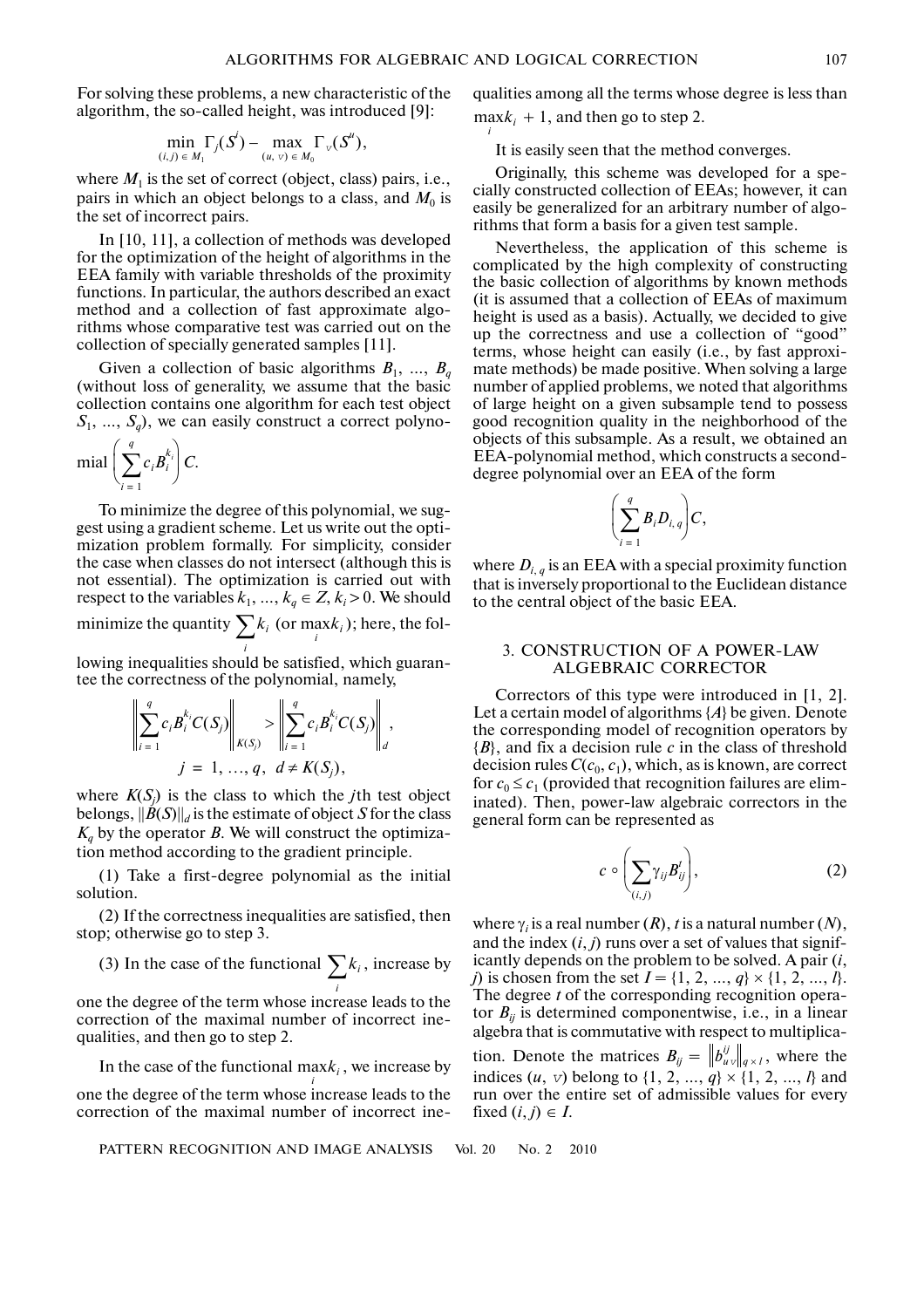Model (2) is correct under not-too-stringent con ditions imposed on the results of recognition in {*B*}. The number of recognition operators in (2) is redun dant in the general case. However, it is known precisely that it is senseless to use more than *q* ⋅ *l* operators when constructing (2), because the basis of the space  $R^{ql}$ consists of *q* ⋅ *l* matrices. We will consider this form of the model to be canonical and present the above-men tioned correctness conditions for it.

We will need one more notation. The set of indices *I* for a given information matrix  $\|\alpha_{ij}\|_{q \times l}$  is obviously divided into two subsets

$$
M_0 = \{(i,j) | (i,j) \in I, \alpha_{ij} = 0\}
$$

and  $M_1 = \{ (i, j) | (i, j) \in I, \alpha_{ij} = 1 \}$ .

Then, model (2) is correct provided that

$$
\forall (i_0, j_0) \in M_1 \; \exists B_{ij} \in \{B\} (b_{i_0 j_0}^{ij} > \max_{(u, v) \in M_0} b_{u v}^{ij}); \quad (3)
$$

moreover, in this case

$$
t \geq \left[ (\ln c_1 - \ln c_0) \times (\min_{(i,j) \in M_1} (\ln b_{i_0, j_0}^{ij} - \ln \max_{(u, v) \in M_0} b_{u v}^{ij}))^{-1} \right] + 1,
$$
 (4)

where  $[x]$  is the integral part of the number  $x \in R$  and  $(i_0, j_0) \in M_1$  is chosen from condition (3).

Of course, conditions (3) and (4) are sufficient conditions. A specific feature of such a canonical model is that one should construct operators satisfying condition (3). The model constructed has drawbacks. It may become unstable for sufficiently large *t*. Of course, condition (3) is more constructive than the condition for constructing the basis of the space  $R^{ql}$ . A certain analog of this condition was considered in [2, 12]. In these papers, the authors introduced the con dition of quasi-completeness and showed that models {*A*} satisfying this condition exist. Obviously, these models {*A*} satisfy condition (3). Nevertheless, in spite of their feasibility, the condition of quasi-complete ness and condition (3) are redundant.

Below, we will show that a small modification of the power-law corrector can make condition (3) less strin gent, while the degree *t* can be set equal to 1.

To this end, we introduce a matrix-inversion oper ation

$$
\forall R = \|r_{ij}\| \in R^{q} (r_{ij} \neq 0) (R^{-1} = \|r_{ij}^{-1}\|)
$$
  
or  $E = RR^{-1}$ 

in the space  $R^{ql}$ ; here  $E$  is the unit matrix with respect to the commutative inversion of the space  $R^{ql}$ .

We modify model (2) as follows:

$$
c \circ \left(\sum_{(i,j)} \gamma_{ij} \tilde{B}_{ij}^t(i_0,j_0)\right), \qquad (5)
$$

and define the operator  $\tilde{B}_{ij}$  ( $i_0$ ,  $j_0$ ) using the operation of inversion (the index  $(i_0, j_0)$  belongs to *I* and is taken from  $(3)$ )

$$
\tilde{B}_{ij}(i_0, j_0) = (E + \beta |b_{i_0 i_0}^{ij} E - B_{ij}|)^{-1}.
$$
 (6)

It is easily seen that, under condition (3) for the operator  $B_{ij}$ , the matrix  $\tilde{B}_{ij}\left(i_{0}, j_{0}\right)=\left\Vert \tilde{b}_{i_{0} j_{0}}^{ij}\right\Vert$  possesses the following property:

$$
\begin{cases}\n\tilde{b}_{i_0j_0}^{ij} = 1, \n\tilde{b}_{uv}^{ij} < 1 \ \forall (u, v) \neq (i_0, j_0).\n\end{cases}
$$
\n(7)

Hence, condition (4) for this operator is rewritten as

$$
t \geq [(\ln c_1 - \ln c_0)]
$$

$$
\times \left( \min_{(i,j) \in M_1} (\ln(1 + \min_{(u,v) \neq (i_0,j_0)} \beta \Big| b_{i_0j_0}^{ij} - b_{uv}^{ij}|)))^{-1} \right] + 1.
$$

From the last inequality, we can easily find that, for

$$
\beta > \left(\frac{c_1}{c_0} - 1\right) \left( \min_{\substack{(i,j) \in M_1 \\ (u, v) \neq (i_0, j_0)}} \left| b_{i_0 j_0}^{ij} - b_{u v}^{ij} \right| \right)^{-1},
$$

model (5) is correct for  $t = 1$ .

It is easily seen that condition (7) for the recogni tion operator  $\tilde{B}_{ij}$  ( $i_0$ ,  $j_0$ ) (6) is satisfied not only when the operator  $B_{ij}$  satisfies (3). In fact, this condition is easily generalized to

$$
\forall (i_0, j_0) \in M_1 \; \exists B_{ij} \in \{B\} (b_{i_0 j_0}^{ij} \neq \max_{(u, v) \in M_0} b_{u v}^{ij}), \quad (8)
$$

which also implies (7) for the operator (6).

Thus, in model (5) one can get rid of the main drawbacks of model (2). Condition (8) imposes much less stringent conditions on the model of algorithms {*A*}. Moreover, while in the first model it was relevant to speak of the instability of the results, in model (5) the correctness is achieved by the choice of an appro priate parameter β.

# 4. CONSTRUCTION OF A SECOND-DEGREE ALGEBRAIC CORRECTOR FOR A GIVEN COLLECTION OF ALGORITHMS

Suppose there is a certain set of recognition algo rithms  $A^1, A^2, ..., A^n$  and a test sample  $\tilde{S}^r = \{S_1^r, ..., S_q^r\}$ with the information matrix  $\|\alpha_{ij}\|_{q \times l}$ . We assume that the results of recognition of the objects  $A^1$ ,  $A^2$ , ...,  $A^n$ are defined in the form of estimates for classes:  $A'(S) =$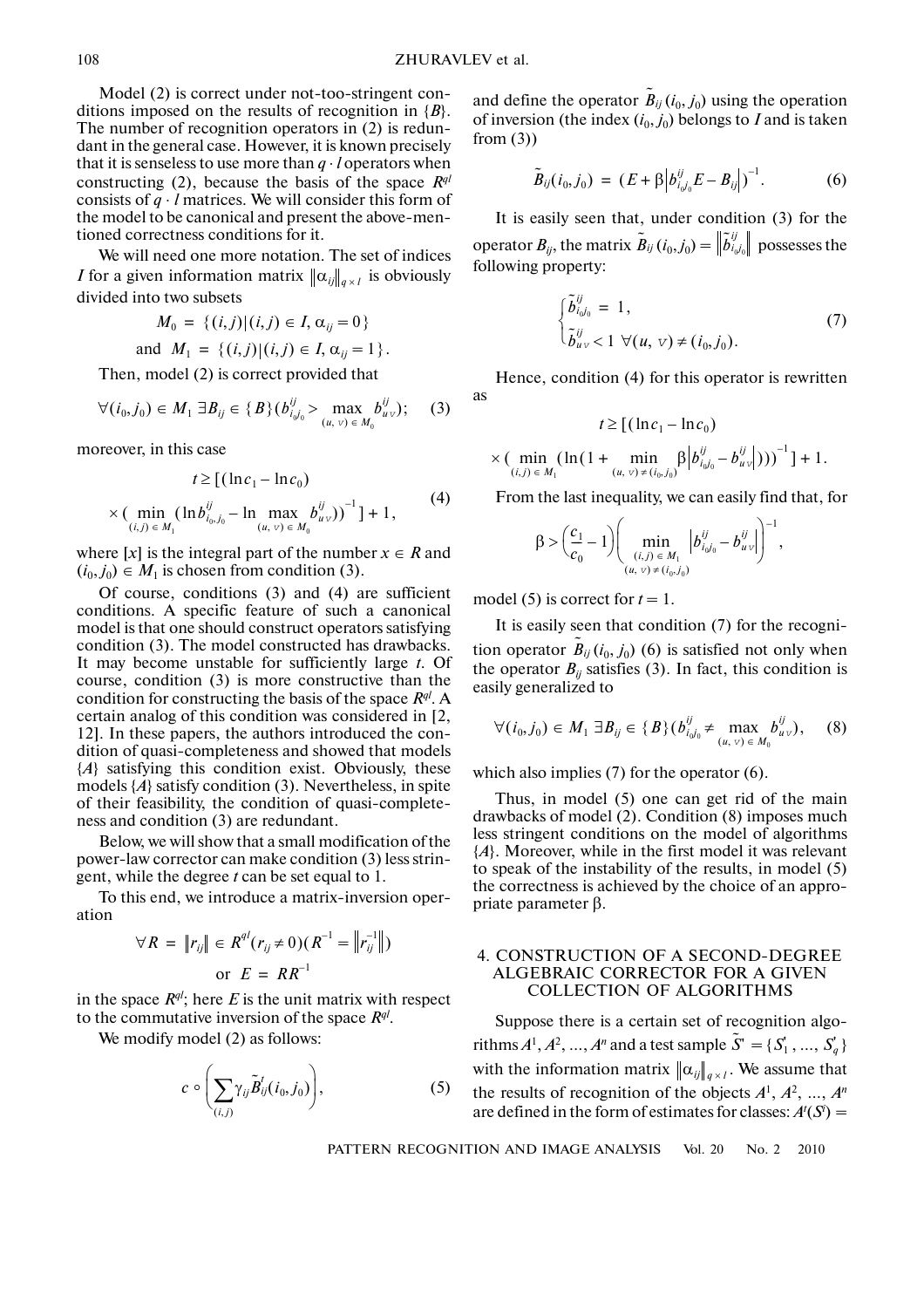$(\Gamma_{i1}^t, \Gamma_{i2}^t, ..., \Gamma_{i_l}^t), A^t(\tilde{S}) = ||\Gamma_{ij}^t||_{q \times l}, \Gamma_{ij}^t \in [0, 1].$  We will seek a second-degree algebraic corrector

$$
A = x_0 + \sum_{t=1}^{n} x_t A^t + \sum_{t=n+1}^{N} x_t A^{v(t)} A^{\mu(t)},
$$
  
where  $N = n + 1 + n(n + 1)/2,$   
 $v(t), \mu(t) = 1, 2, ..., n.$  (9)

As a decision rule, we take the operator  $C^*$ :  $(\Gamma_1, \Gamma_2)$  $\Gamma_2, ..., \Gamma_l$   $\longrightarrow$   $(\beta_1, \beta_2, ..., \beta_l)$ , where  $\beta_j$ .  $\int 1, \quad \Gamma_j \geq 0.5,$  $\begin{cases} 0, & \Gamma_i < 0.5. \end{cases}$ 

For a given test sample,  $B'(I, S'_1, ..., S'_q) = ||\Gamma_{ij}||_{q \times l} =$  $x_0 + \sum x_i \Gamma_{ij}^t + \sum x_i \Gamma_{ij}^{v(t)} \Gamma_{ij}^{\mu(t)}$  . The problem consists in finding unknown values of the parameters  $x_t$  $t = n + 1$ *N* <sup>+</sup> ∑ *t* = 1 *n* <sup>+</sup> ∑  $q \times l$ 

for which the matrix  $\left\| \Gamma_{ij} \right\|_{q \times l}$  is the best approximation to the information matrix  $\|\alpha_{ij}\|_{q\times l}$ . After an obvious change of notation

$$
\Gamma_{ij} = x_0 + \sum_{t=1}^{T} x_t a_{ij}^t, \tag{10}
$$

we solve the problem of finding an algebraic corrector of the form (9) by the least squares method, as a prob lem of minimization of the quadratic residual between the information matrix  $\|\alpha_{ij}\|_{q\times l}$  and  $\|\Gamma_{ij}\|_{q\times l}$ .

To guarantee the stability of the algebraic corrector, it seems expedient to seek second-degree polynomials that contain a small number of terms. To this end, we should eliminate the least informative terms from the

sums  $\Gamma_{ij} = x_0 + \sum_{i=1}^{T} x_i a_{ij}^t$  and take only one term from *t* = 1

among a few strongly correlated ones.

To construct correctors of the form of (10) with a small number of terms, there exists the following mul tistep heuristic procedure.

Normalize the matrices  $\left\| a_{ij}^t \right\|$ ,  $t = 1, 2, ..., T$ , and estimate the informativeness of the matrices  $I_0 =$  $\{1, 2, ..., T\}, \varphi_0(x_0^*, x_1^*, ..., x_T^*) =$  $x_0 + \sum x_i a_{ij}^t - \alpha_{ij}$ . *t* = 1  $\sum_{j=1}^{l} \left( x_0 + \sum_{t=1}^{T} x_t a_{ij}^t - \alpha_{ij} \right)^2$ *l* ∑*i* = 1 *q*  $x_0, x_1, ...,$ arg  $x_1, \ldots, x_n$ min  $\min_{T}$   $\sum_{i=1}^{T}$ 

PATTERN RECOGNITION AND IMAGE ANALYSIS Vol. 20 No. 2 2010

At step  $v = 0, 1, 2, ...,$  there is a set  $I_v \subseteq \{1, 2, ..., T\}$ , a residual

$$
\varphi_{v}(x_0^*, x_{\tau_1}^*, ..., x_{\tau_k}^*)
$$
\n
$$
\arg_{x_0, x_{\tau_1}, ..., x_{\tau_k}} \min \sum_{i=1}^q \sum_{j=1}^l \left( x_0 + \sum_{t=1}^T x_t a_{ij}^t - \alpha_{ij} \right)^2 \qquad (11)
$$

and a solution  $(x_0^*, x_{\tau_1}^*, ..., x_{\tau_k}^*)$ , corresponding to the set  $I_v$ , such that  $|\phi_0 - \phi_v| \leq \varepsilon$ .

Step  $v + 1$ .

(1) Choice of a set of weakly correlated matrices  $\|a_{ij}^t\|$  ,  $t \in I_{\nu+1} \subseteq I_0$ , and solution of problem (11) with respect to the parameters corresponding to  $I_{v+1}$ .

(2) If  $|\varphi_0 - \varphi_{v+1}| > \varepsilon$ , it is assumed that a solution  $(x_0^*, x_{\tau_1}^*, ..., x_{\tau_k}^*)$  corresponding to the set of indices  $I_v$ is found. Otherwise go to the next step.

**Remark.** The sequence  $I_v$ ,  $v = 1, 2, ...,$  is constructed so that the algorithm is finite.

The normalization, estimation of informativeness, correlation, and the choice of matrices are performed as follows. Instead of the matrices  $\left\|a_{ij}^t\right\|$  ,  $t = 1, 2, ..., T$ , we take matrices  $\left\Vert \lambda_{t}a_{ij}^{t}\right\Vert$  ,  $t=1,2,...,\,T,$  that minimize the criterion  $\phi \left\| a_{ij}^t \right\| = \sum_{i=1}^{n} \sum_{j=1}^n (\lambda_i a_{ij}^t - \alpha_{ij})^2$ ,  $t = 1, 2, ...,$ *l* ∑*q* ∑

*T*, i.e., 
$$
\lambda_t = \left( \sum_{i=1}^{q} \sum_{j=1}^{l} (a_{ij}^t \alpha_{ij}) \right) / \left( \sum_{i=1}^{q} \sum_{j=1}^{l} (a_{ij}^t)^2 \right)
$$
. We

assume that the closer the matrix  $\left\|a_{ij}^t\right\|$  is to the information matrix of the sample, the more informative it is.

Next, we assume that the matrices  $\left\|a_{ij}^t\right\|, t=1,2,...,$ *T*, are already ordered in increasing quality criterion  $\oint$   $\left\| a_{ij}^t \right\| = \sum_{i=1}^{n} \sum_{j=1}^{n} (a_{ij}^t - \alpha_{ij})^2$ ,  $t = 1, 2, ..., T$  (or  $\oint$   $\left\| a_{ij}^t \right\| =$  $a_{ij}^t$  –  $\alpha_{ij}$ ,  $t = 1, 2, ..., T$ ). Suppose there is a cer*j* = 1 *l* ∑*i* = 1  $\sum_{j=1}^{q} \sum_{j=1}^{l} (a_{ij}^{t} - \alpha_{ij})^{2}$ ,  $t = 1, 2, ..., T$  (or  $\phi || a_{ij}^{t}$ *j* = 1 *l* ∑*i* = 1 *q* ∑

tain metric  $\rho$  for number matrices of dimension  $q \times l$ and that the parameter  $\delta$  is fixed.

Then, we find an informative subset  $||b_{ij}^t||$ ,  $t = 1$ , 2, ..., τ, of different matrices of the set  $\tilde{A}^1 = \{ \|a_{ij}^t\|, t = 1 \}$ 1, 2, …, *T*} by the following rule.

Set  $\left\| b_{ij}^{1} \right\| = \left\| a_{ij}^{1} \right\|$  . Eliminate from the set  $\left\| a_{ij}^{t} \right\|$  ,  $t = 1$ , 2, ..., *T*, all the matrices such that  $\rho(\left\|b_{ij}^1\right\|, \left\|a_{ij}^1\right\|) \leq \delta$ ,  $t = 1, 2, \ldots, T$ . Enumerate the remaining matrices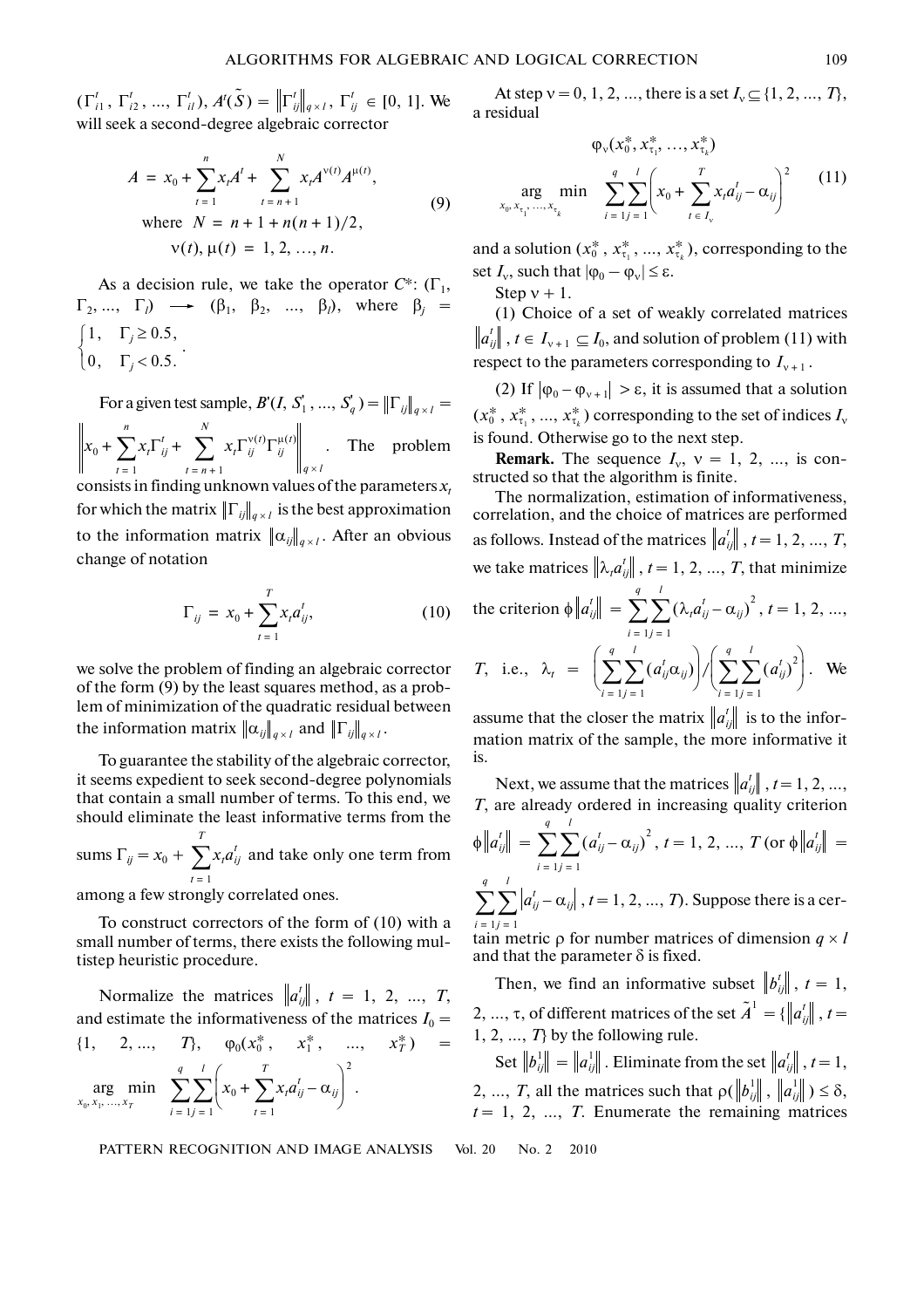again, and denote them as  $\tilde{A}^2 = \{ ||a_{ij}^t||, t = 1, 2, ..., T^t \}.$ Set  $||b_{ij}^2|| = ||a_{ij}||$ . Eliminate from  $\tilde{A}^2$  all the elements  $\text{such that } \rho(\left\|b_{ij}^2\right\|, \left\|a_{ij}^{\prime}\right\|) \leq \delta, \left\|a_{ij}^{\prime}\right\| \in \tilde{A}^2. \text{ The process is }$ continued until it reaches the situation  $\tilde{A}^k = \emptyset$ . It is convenient to choose the parameter  $\delta$  as  $\delta$  =  $d\left| \sum_{i} \alpha_{ij} \right|$ , where  $0 \leq d \leq 1$  is a control parameter.  $i, j = 1$  $\left(\sum_{i,j=1}^{q, l} \alpha_{ij}\right)$ 

$$
\overline{U}(B^*) = L(\{B_1^{x_1}B_2^{x_2}\ldots B_s^{x_s}: B_i \in B^*, x_i \in R, i = \overline{1, s}, 1 \le s \le k\}).
$$

The elements of this set are called generalized poly nomials over *B*\*, and the terms of this polynomial are called generalized monomials.

Similarly, the set  $\overline{U}(A^*)$  of algorithms  $A = BC$  such that  $B \in \overline{U}(B^*)$  is called a generalized algebraic closure of *A*\*.

Let a set of recognition operators (ROs)  $B^* = \{B_1,$  $B_2$ , ...,  $B_n$ } be given. The degree of the generalized monomial  $B_1^{x_1} B_2^{x_2} ... B_s^{x_s}$  is  $x_1 + x_2 + ... + x_s$ . The degree of the generalized polynomial  $B \in \overline{U}(B^*)$  is the maximum of the degrees of its constituent monomials. The degree of the algorithm  $A = BC$  from the generalized algebraic closure is the degree of the generalized poly nomial *B*.

Any polynomial over ROs is also a generalized polynomial. The degree of the polynomial coincides with the degree obtained when considering this poly nomial as a generalized one. All the main results remain valid for the concepts introduced.

Suppose that, for the recognition problem, a col lection of ROs  $B_k$  is given that construct estimate matrices  $B_k(Z) = ||\Gamma_k^{uv}||_{q \times l}$ , and the operator *C* is defined by a standard threshold decision rule,  $C(\Gamma_k^{uv}) = \{0, \Gamma_k^{uv} \le c_1; 1, \Gamma_k^{uv} \ge c_2; \Delta, c_1 < \Gamma_k^{uv} < c_2\},\$ which is defined by the parameters  $c_1$  and  $c_2$ .  $q \times l$ 

**Remark.** Without loss of generality, we will assume that the parameters  $c_1$  and  $c_2$  satisfy the condition  $c_1$  +  $c_2 = 1$ . Otherwise, these parameters should be divided by the sum  $c_1 + c_2$ .

Let us divide the elements of the answer matrix into two sets,  $\|\beta_{ij}\|_{q\times l} = M_0 \cup M_1$ , where  $M_i = \{(u, v): \beta_{uv} =$ *i*}, *q* is the number of objects, and *l* is the number of classes. A pair  $(u, v) \in M_1$  such that  $\Gamma_{uv}(B) > \Gamma_{ii}(B)$ for any  $(i, j) \in M_0$  is said to be a marked pair in *B*. Denote the set of marked pairs in *B* by *M*(*B*). In fact, this means that marked pairs are distinguished from all the pairs  $(i, j)$  such that the object  $S<sup>i</sup>$  does not belong to the class *Kj* .

# 5. CONSTRUCTION OF A GENERALIZED POLYNOMIAL ALGEBRAIC CORRECTOR OF MINIMAL DEGREE

In [13, 14], a generalization of polynomial alge braic correctors is developed in which the degree of the recognition operator is assumed to be a real number rather than an integer. Below we give the main defini tions and the description of the algorithm for the prac tical construction of these correctors.

The generalized algebraic closure of a set of recog nition operators  $B^* = \{B_1, B_2, ..., B_n\}$  is the set

A collection of ROs  ${B_k}$  is said to be regular if it satisfies the following conditions.

• Each operator is admissible; i.e., there exists at least one pair  $(u, v) \in M_1$  that is marked in *B*.

• Each operator is normalized; i.e., if  $(u, v)$  is marked in *B*, then  $\Gamma_k^{uv} \geq 1$ ; otherwise en  $\Gamma_k^{uv} < 1$ .

• The system  ${B_k}$  is basic for *Z*; i.e.,  $M_1 =$ *n*

 $\bigcup^n M(B_k)$  . *k* = 1

Otherwise, the collection of operators is called irregular.

Thus, operators that are not admissible are elimi nated from the original collection, and the remaining operators are normalized. The normalization coeffi cients of the operators are defined by

$$
\Gamma(B) = [\Gamma^1_{\min}(B)]^{-1},
$$
  
where  $\Gamma^0_{\max}(B) = \max_{(i,j) \in M_0} |\Gamma_{ij}(B)|$ ,  
 $\Gamma^1_{\min}(B) = \min_{(i,j) \in M(B)} |\Gamma_{ij}(B)|$ .

If the system obtained is basic, then the resulting polynomial operator is correct.

To determine the degrees of operators in a polyno-

mial of the form  $A = \left\{ \sum B_k^{x_k} \right\} \circ C(c_1, c_2)$ , we intro*k* = 1  $\left\{\sum_{k=1}^n B_k^{x_k}\right\}$ 

duce the change of variables  $y_k = e^{x_k}$ ,  $\gamma_k^{u \nu} = \ln \Gamma_k^{u \nu}$ ,

 $\phi_{uv}(\tilde{y}) = \sum_{k=1}^{n} y_k^{\gamma_k^{\mu_k}}$  and solve the following optimization problem: *k* = 1 *n* ∑

$$
U = \begin{cases} \phi_{uv}(\tilde{y}) \le c_1, & \text{for any } (u, v) \in M_0; \\ \tilde{y}|\phi_{uv}(\tilde{y}) \ge c_2, & \text{for any } (u, v) \in M_1; \\ 0 \le y_k \le M = ql, & \text{for any } k = \overline{1, n} \end{cases};
$$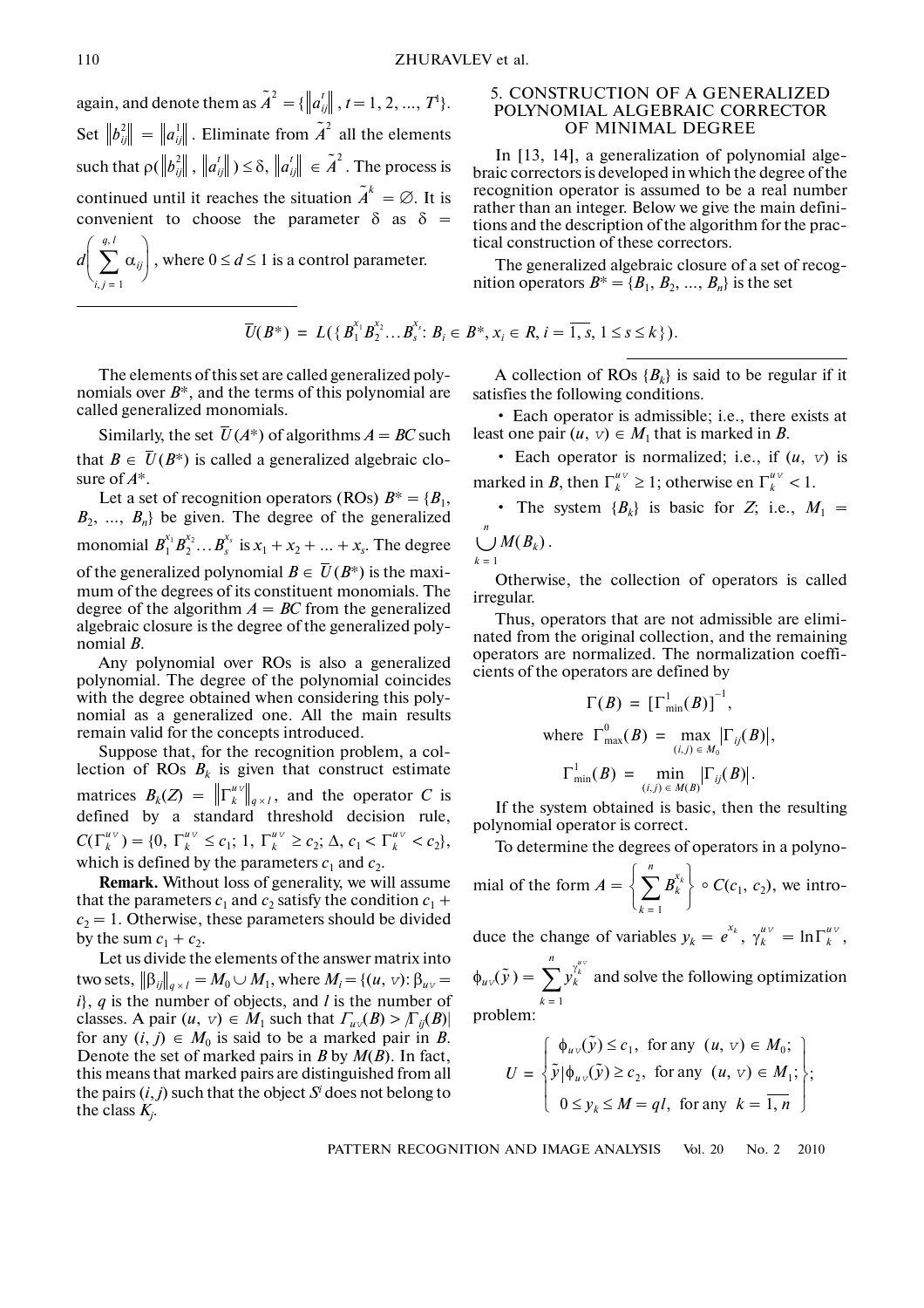$$
R = \{\tilde{y} \in U, \max_{k=1,n} y_k \longrightarrow \min \}.
$$

For any nonempty set of indices  $I = \{i_1, ..., i_m\} \subseteq$ {1, …, *n*}, consider the auxiliary optimization problem  $R_I = \{ \tilde{y} \in U_I, y_{i_1} \longrightarrow \min \}$  with the set of constraints  $U_I = {\tilde{y} \in U; y_{i_1} = y_{i_2} = ... = y_{i_m}; y_{i_1} \geq y_k, k \notin I}$ , which is effectively solved by the method of linearization.

For problem  $R_I$ , we introduce the following notation:

$$
F_I = \max_{k=1,n} \tilde{y}(R_I)|_k; \quad G_I = \tilde{y}(R_I)|_{i_1}.
$$

Let us describe an algorithm for searching solutions that employs auxiliary problems.

• Consider an ordered set of collections  $H = \{I: I \subseteq I\}$  $\{1, 2, ..., n\}; I \neq \emptyset\}$ , which is ordered so that collections with lower cardinality precede the collections with higher cardinality. Assign the initial value  $F_{\min}$  = +∞.

• Take the first unconsidered collection *I* in *H* and solve problem *RI*.

• Calculate the values of  $G_I$  and  $F_I$ . If  $F_I < F_{min}$ , then assign  $F_{\text{min}} = F_I$ .

• If  $G_I \ge F_{\text{min}}$ , then remove from *H* all the collections that contain a subcollection \$I\$.

• If not all the collections are considered in *H*, go to step 2.

• The sought solution to problem *R* is a solution to the auxiliary problem defined by the collection *I*\* for which  $F_{I^*} = F_{\text{min}}$ .

If the collection of ROs is not basic, then, by solv ing the auxiliary problem, one should find a solution that gives the least error; i.e., one should solve the problem under the set of constraints

$$
U_{\varepsilon} = \begin{cases} \phi_{uv}(\tilde{y}) \le c_1 + \varepsilon, & \text{for any } (u, v) \in M_0; \\ \tilde{y}|\phi_{uv}(\tilde{y}) \ge c_2 - \varepsilon, & \text{for any } (u, v) \in M_1; \\ 0 \le y_k \le M = ql, & \text{for any } k = \overline{1, n} \end{cases},
$$

and find a minimal number ε for which the system is consistent.

# 6. CONSTRUCTION OF A LOGICAL CORRECTOR ON THE BASIS OF THE POTENTIALS OF TEST OBJECTS

The algorithm is a modification of the general approach of [3]. For an object *S* to be recognized, one calculates its estimate for each class according to the

formula 
$$
\Gamma_i(S) = \frac{1}{|\tilde{K}_i|} \sum_{t \in \tilde{K}_i} \Phi_i(S'_t, S), i = 1, 2, ..., l.
$$

The quantity  $\Phi_t(S'_t, S)$  is called the value of the potential function for the pair  $S_t$  and *S*. We will calculate this quantity by one of the following methods:

PATTERN RECOGNITION AND IMAGE ANALYSIS Vol. 20 No. 2 2010

$$
\Phi_i(S'_t, S'_t) =
$$

$$
\begin{cases} 1, & |\{\beta_i^j(\mathcal{S}) \geq \beta_i^j(\mathcal{S}'), j = 1, 2, \dots, n\}|/n \geq \sigma, \\ 0, & \text{otherwise.} \end{cases}
$$

or

 $(a)$ 

(b)  $\Phi_i(S'_t, S) = \{$ the number of satisfied inequalities  $\beta_i^j(S) \geq \beta_i^j(S'_t), j = 1, 2, ..., n$ 

Here  $\beta_i^j(S_t^r) = \beta_{ti}^j$ .

The first method is called the monotonic potential correction (it depends on the control parameter  $\delta$ ,  $0 < \delta \le 1$ , and the second method is called the weakly monotonic potential correction.

A logical corrector, as a set of functions  $f_i(y_1, y_2, \ldots,$  $y_n$ ,  $j = 1, 2, ..., l$ , is defined as follows:  $f_i(\beta_i^1(S),$  $\beta_i^2(S), \dots, \beta_i^n(S) = \begin{cases} 1, & \Gamma_i(S) \ge \Gamma_j(S), j = 1, \dots, l, \\ 0, & \dots \end{cases}$  $\begin{cases} 0, & \text{otherwise} \end{cases}$  $\left($ 

# 7. EXPERIMENTAL INVESTIGATION OF TWO-LEVEL RECOGNITION SCHEMES WITH A LOGICAL CORRECTOR

We investigated an approach to the construction of recognition algorithms that is based on two-level rec ognition schemes with a corrector and employs the synthesis of reliable schemes consisting of unreliably operating units. Two-level algorithms are, in a sense, invariant with respect to the problem because, on the first level, one can combine algorithms from different models, thus increasing the reliability of the recogni tion procedure.

According to the general principles of constructing two-level schemes, we can distinguish two logically completed stages of the experiment [1]. At the first stage, one solves test problems by algorithms from the corrected collection, determines the accuracy of the algorithms, and reveals the degree of statistical depen dence between them. As a measure of similarity between algorithms, one uses a sample correlation coefficient between the events that consist of correct recognition of a random object.

Using the results of a fixed collection of algorithms, one compiles the table

$$
||A|\beta|| = \begin{vmatrix} \alpha_{11} \dots \alpha_{1n} & \beta_1 \\ \dots & \dots & \dots \\ \alpha_{m1} \dots \alpha_{mn} & \beta_m \end{vmatrix},
$$

where  $\alpha_{ij}$ ,  $1 \le i \le q$ ,  $1 \le j \le n$ , are elements of a classification vector that correspond to the results of recogni tion of objects from a test sample by the algorithms and  $\beta$ <sub>*i*</sub> are elements of the information vector that correspond to the true classification of objects.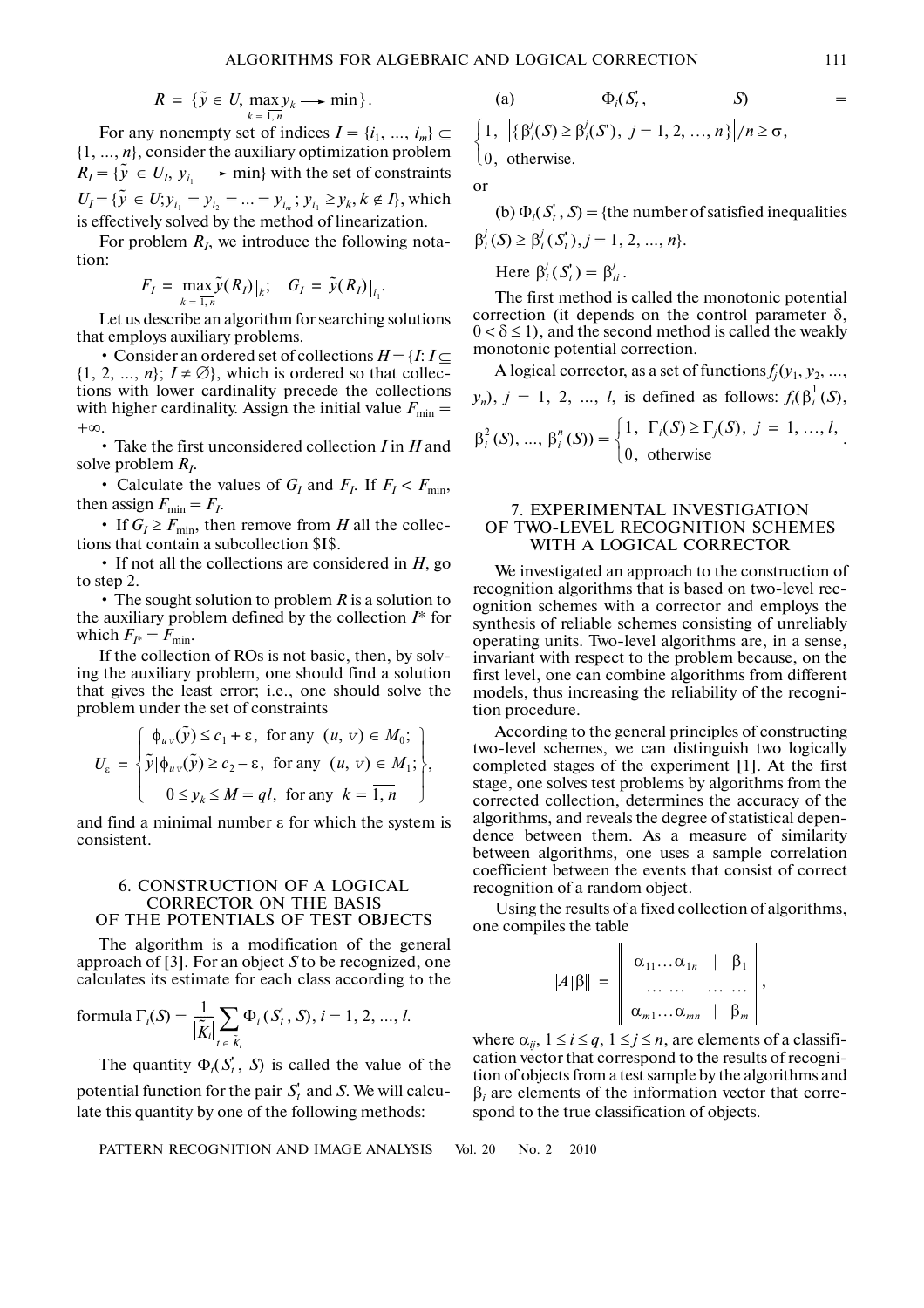|  | 2 3 4 5 6 |  |                                                                | $\begin{array}{ccc} & 7 & \end{array}$ | 8 9 | 10          |  |
|--|-----------|--|----------------------------------------------------------------|----------------------------------------|-----|-------------|--|
|  |           |  | EA1   NN1   EA2   NN2   EA3   EA4   T   SS1   PF1   PF2   SS2  |                                        |     |             |  |
|  |           |  | Problem 1                                                      |                                        |     |             |  |
|  |           |  | $0.74$   0.74   0.77   0.73   0.64   0.81   0.80   0.62   0.72 |                                        |     | $0.69$ 0.79 |  |

**Table 1**

At the second stage, one analyzes the properties of the corrector being tested. The main focus is placed on the study of the effect of the statistical dependence between algorithms on the quality of recognition.

The problems for the experiments were chosen with regard to the difference in the subject fields and the physical bases, as well as to the complexity of their solution (the accuracy of algorithms for problems do not satisfy the given requirements).

When choosing models of recognition algorithms, we took into account their universality, familiarity, dif ference in construction principles, and simplicity of implementation. By these principles, we chose algo rithm models of the following types: (1) estimate eval uation (EA), (2) nearest neighbors (NN), (3) potential functions  $(PF)$ ,  $(4)$  separating surfaces  $(SS)$ , and  $(5)$ taxonomy (T).

In each model, we constructed one or several algo rithms for a specific problem; these algorithms dif fered in the set of optimizing parameters and in the method of their determination. The training of the recognition algorithms and the checking of the accu racy of their operation (for problems with a large vol ume of information) were carried out by the training and test samples, respectively. The latter samples were formed by a random partition of the entire set of objects of the problem into two disjoint subsets. For problems with a small number of objects, we used the sliding exam method. As a result of the first stage, we constructed tables  $||A||$ <sup>β</sup> by the results of recognition of test objects.

To carry out the experiments, the logical corrector (the corresponding Boolean function) minimized the empirical risk in the class of all Boolean functions. Then we obtained a simple definition of a partial Bool ean function  $||A||$ <sup>β</sup>||.

The *first problem* consisted in the classification of the underlying surfaces of the Earth by aerospace spectroscopy data [15, 16]. The set of objects of the problem consisted of 300 spectrograms of the surface

**Table 2**

| NN   | SS |                             | EA1 EA2 | EA3  | SS   |
|------|----|-----------------------------|---------|------|------|
|      |    | Problem 2                   |         |      |      |
| 0.67 |    | $0.74$   0.70   0.67   0.60 |         | 0.66 | 0.70 |

water of two oceans (Atlantic and Pacific). Among the features of the problem were the physical homogeneity of the characteristics that describe the object of recog nition and the fact that the classes are not sharply dif ferent (underlying surfaces are of the same type).

The set of objects is randomly divided into two samples (disjoint sets): a training sample, consisting of 100 objects, and a test sample, consisting of 200 objects. The following heuristics were used to solve the problem: EA1–EA4, PF1, PF2, NN1, NN2, SS1, SS2, and T. After the stage of training, the accu racy of algorithms was estimated as the rate of correct recognition of objects from the test sample. The accu racy of the algorithms as applied to Problem 1 is illus trated in Table 1.

The *second problem* consisted in the recognition of oil-bearingness of some oilfields by the results of the analysis of nearby water-bearing strata. There were 64 objects in total. Specific features of the problem are the qualitative difference in the character of descrip tion of the objects and small volume of information.

The training and the accuracy estimate of the algo rithms were performed by the sliding exam method. This approach is the most reliable under conditions of small volumes of information. Seven algorithms were used in the experiments on this problem: EA1–EA3, NN, PF, SS, and T (see Table 2).

By the results of the algorithms, we compiled tables of pair correlation coefficients on each test sample. For problem 1, the results obtained are shown in Table 3. As expected, the strongest correlation is observed between algorithms of the same type. For example, in Table 3, strongly related blocks form vari ants of the estimate evaluation, nearest neighbors, and potential function algorithms. At the same time, the correlation is insignificant for the heuristics PF2 and T from different blocks.

Thus, the execution of the first stage of the experi ment makes it possible to form different sets of cor rectable heuristics and the corresponding tables *A* β for studying the properties of a logical corrector.

Using the data of Tables 3 and 4 for all the prob lems, we formed about 100 sets of algorithms and the corresponding tables ||A|β|| with different quantitative and qualitative characteristics. The training and the accuracy estimate of the correctors were performed with the use of the tables  $||A||$ <sup>β</sup> by the sliding exam method. We investigated the possibility of correcting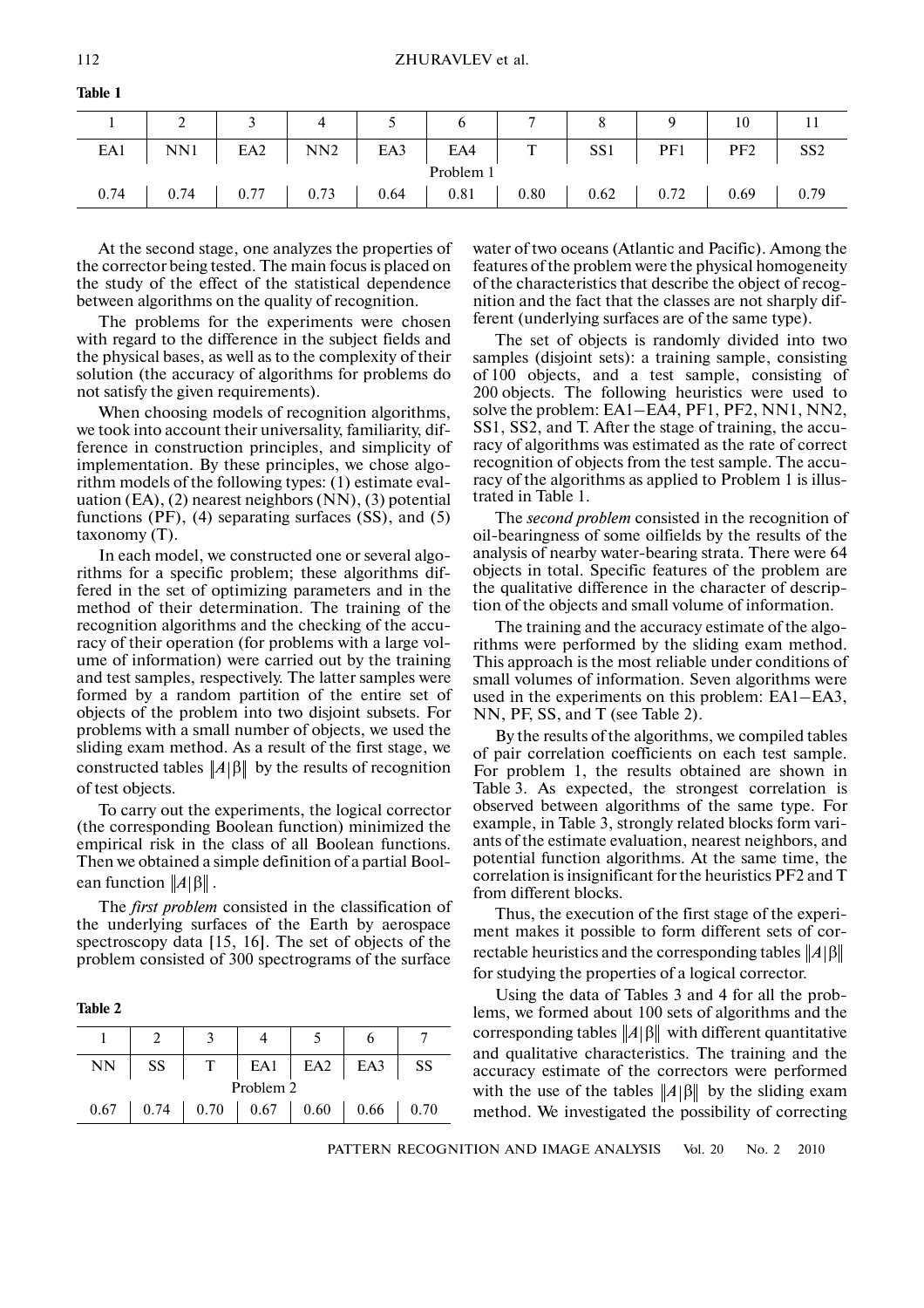#### **Table 3**

|                | 3            | 5            | 8            | $\overline{2}$ | $\overline{4}$ | 6            | 9            | 10           | 7           | 11   |
|----------------|--------------|--------------|--------------|----------------|----------------|--------------|--------------|--------------|-------------|------|
|                | 0.63         | 0.81         | 0.68         | 0.40           | 0.44           | 0.60         | 0.20         | 0.40         | 0.23        | 0.47 |
| 3              | $\mathbf{1}$ | 0.50         | 0.52         | 0.38           | 0.38           | 0.50         | 0.32         | 0.20         | 0.26        | 0.54 |
| 5              |              | $\mathbf{1}$ | 0.65         | 0.50           | 0.54           | 0.46         | 0.07         | 0.09         | 0.12        | 0.33 |
| 8              |              |              | $\mathbf{1}$ | 0.36           | 0.39           | 0.48         | 0.18         | 0.06         | 0.09        | 0.42 |
| $\overline{2}$ |              |              |              | $\mathbf{1}$   | 0.97           | 0.66         | $-0.1$       | $-0.2$       | 0.03        | 0.07 |
| $\overline{4}$ |              |              |              |                | $\mathbf{1}$   | 0.63         | 0.06         | 0.15         | 0.08        | 0.49 |
| 6              |              |              |              |                |                | $\mathbf{1}$ | 0.12         | 0.01         | 0.23        | 0.32 |
| 9              |              |              |              |                |                |              | $\mathbf{1}$ | 0.83         | 0.13        | 0.54 |
| 10             |              |              |              |                |                |              |              | $\mathbf{1}$ | 0.08        | 0.37 |
| $\overline{7}$ |              |              |              |                |                |              |              |              | $\mathbf 1$ | 0.05 |
| 11             |              |              |              |                |                |              |              |              |             |      |

#### **Table 4**

|                |      | 4    | 6    |      |      | 2    |      |
|----------------|------|------|------|------|------|------|------|
|                |      | 0.50 | 0.47 | 0.42 | 0.40 | 0.26 | 0.35 |
| $\overline{4}$ | 0.50 |      | 0.19 | 0.35 | 0.53 | 0.18 | 0.13 |
| 6              | 0.47 | 0.19 |      | 0.47 | 0.50 | 0.08 | 0.46 |
| 3              | 0.42 | 0.35 | 0.47 |      | 0.32 | 0.15 | 0.18 |
| 5              | 0.40 | 0.53 | 0.50 | 0.32 |      | 0.17 | 0.04 |
| 2              | 0.26 | 0.18 | 0.08 | 0.15 | 0.17 |      | 0.22 |
| $\tau$         | 0.35 | 0.13 | 0.46 | 0.18 | 0.04 | 0.22 |      |

## **Table 5**

|                                                  |         | $n=3$   |         |               | $n=5$         |
|--------------------------------------------------|---------|---------|---------|---------------|---------------|
| Collection of correctable heuristics             | 2, 5, 7 | 2, 4, 7 | 2, 4, 6 | 2, 3, 4, 5, 7 | 2, 4, 5, 6, 7 |
| Accuracy of the best heuristic                   | 0.70    | 0.74    | 0.74    | 0.74          | 0.74          |
| Average accuracy of the collection of heuristics | 0.68    | 0.70    | 0.69    | 0.68          | 0.67          |
| Logical corrector                                | 0.77    | 0.81    | 0.77    | 0.80          | 0.81          |

collections with the minimum (maximum) possible pair correlation coefficients between algorithms and randomly formed collections with a certain average value of statistical proximity. The accuracy of the results obtained was compared with that of the best algorithm in the collection and with the average accu racy of heuristics of the collection.

Under the experimental conditions, a further increase in the volume of correctable collections gives rise to algorithms with higher values of pair correlation coefficients in these collections.

The results of the experiments allow us to conclude that the formation of a collection of algorithms with strong correlation rarely leads to an increase in the accuracy of recognition compared with the accuracy of the best algorithm. However, the application of trainable correctors can be justified even in this case. The accuracy of these correctors is higher than the average accuracy of the algorithms of a collection, which corresponds to the accuracy of an algorithm randomly chosen from the collection.

In practice, one often cannot guarantee the inde pendent operation of some algorithms or precisely estimate the degree of their independence. As a result, correctable collections may contain algorithms with different degrees of statistical proximity. Table 7 shows the results of some experiments with such collections by the example of Problem 1.

The analysis of the data shows that the correction accuracy increases with *n*.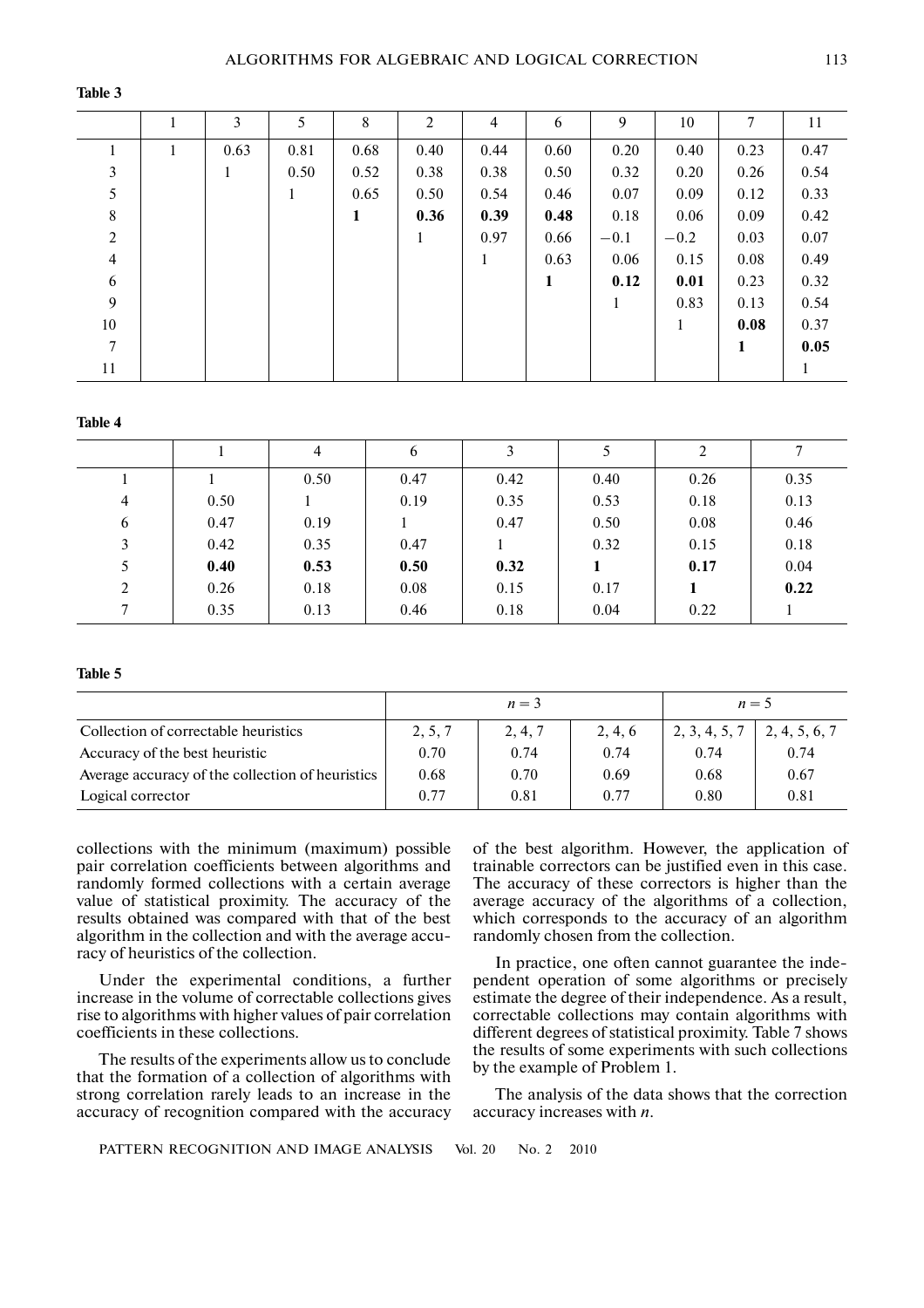| Ш<br>ı<br>٧ |  |
|-------------|--|
|-------------|--|

|                                                     |         | $N=3$   |          |      | $n=5$ | $n=7$                                                                        |
|-----------------------------------------------------|---------|---------|----------|------|-------|------------------------------------------------------------------------------|
| Collection of correctable heuristics                | 2, 4, 6 | 1, 5, 8 | 3, 9, 10 |      |       | $\vert 1, 2, 4, 5, 6 \vert 1, 3, 9, 10, 11 \vert 2, 3, 4, 5, 6, 9, 10 \vert$ |
| Accuracy of the best heuristic                      | 0.74    | 0.67    | 0.70     | 0.74 | 0.74  | 0.74                                                                         |
| Average accuracy of the collection<br>of heuristics | 0.70    | 0.61    | 0.66     | 0.67 | 0.68  | 0.67                                                                         |
| Logical corrector                                   | 0.74    | 0.67    | 0.71     | 0.74 | 0.75  | 0.74                                                                         |

#### **Table 7**

|                                                     |         | $n=3$   |         | $n=5$         |      | $n=7$                                    |
|-----------------------------------------------------|---------|---------|---------|---------------|------|------------------------------------------|
|                                                     |         |         |         |               |      |                                          |
| Collection of correctable heuristics                | 1, 3, 4 | 4, 5, 6 | 1, 4, 5 | 1, 4, 5, 6, 7 |      | $1, 2, 3, 6, 7 \mid 1, 2, 3, 4, 5, 6, 7$ |
| Accuracy of the best heuristic                      | 0.70    | 0.67    | 0.67    | 0.70          | 0.74 | 0.74                                     |
| Average accuracy of the collection<br>of heuristics | 0.68    | 0.64    | 0.65    | 0.66          | 0.69 | 0.68                                     |
| Logical corrector                                   | 0.72    | 0.69    | 0.70    | 0.73          | 0.81 | 0.84                                     |

In this paper, we obtained experimental data on the correlation of the results of recognition between algo rithms applied to real problems. Results of this kind are obtained for the first time. Although one cannot make valid conclusions based on a limited number of experiments, these results are of great interest because here correlation plays the role of a natural measure of statistical proximity between algorithms.

When solving applied problems, as a rule, one should guarantee that the following operations are executed in the automatic mode:

• formation of training information for individual problems;

• solution of an applied problem by individual algorithms;

• enhancement of the reliability of recognition at the expense of the combination of several algorithms (a two-level recognition scheme with a corrector);

• comparative analysis of the efficiency of algo rithms, and some other operations.

These problems were solved within a software com plex, which can be considered as a testing area for rec ognition algorithms with a control system [17]. The architecture of this complex consists of the following basic parts: control subsystems, user programs, and a data manager (DM).

The control subsystem organizes the operation of the complex and controls the operation of its compo nents. The user programs implement specific recogni tion algorithms (an algorithm library) and perform pre- and postprocessing of data. The database consists of collections of data of the object file, an indexer, and a subproblem file.

The software complex of this architecture was used for organizing and carrying out an experiment on the study of the properties of recognition algorithms con structed on the basis of a two-level scheme.

These types of experiments require considerable expenses related to the preparation, storing, and manipulation of various data. The functional capabil ities and the composition of the software technology allow one to automate many routine processes and increase the efficiency of experiments.

# 8. RESULTS OF PRACTICAL COMPARISON OF CORRECTORS AND ALGORITHMS

Comparison of various recognition algorithms and the choice of new objects that are most promising for recognition have always been central questions of this field; however, these questions do not have a unique answer. Each approach has its own preferences and limitations, which depend on the length of the training sample, the number of classes and features, the repre sentativeness of the description of each class, the type of features, the compactness of the classes, correlation of features, configuration of classes, etc. A method that is the best for a certain applied problem may turn out to be mediocre when applied to other problems. A natural comparison criterion here is an estimate for the number of applied problems for which a certain method occupies leading positions. Table 8 below illustrates such comparisons. For calculations, we used the software system RECOGNITION into which the methods listed below were integrated. A row of the table corresponds to a recognition (correction) method, and a column (except for the column N), to an applied problem:

DT is an algorithm for voting by deadlock tests [1]; LR is an algorithm for voting by systems of logical regularities [18];

BT stands for binary decision trees [19];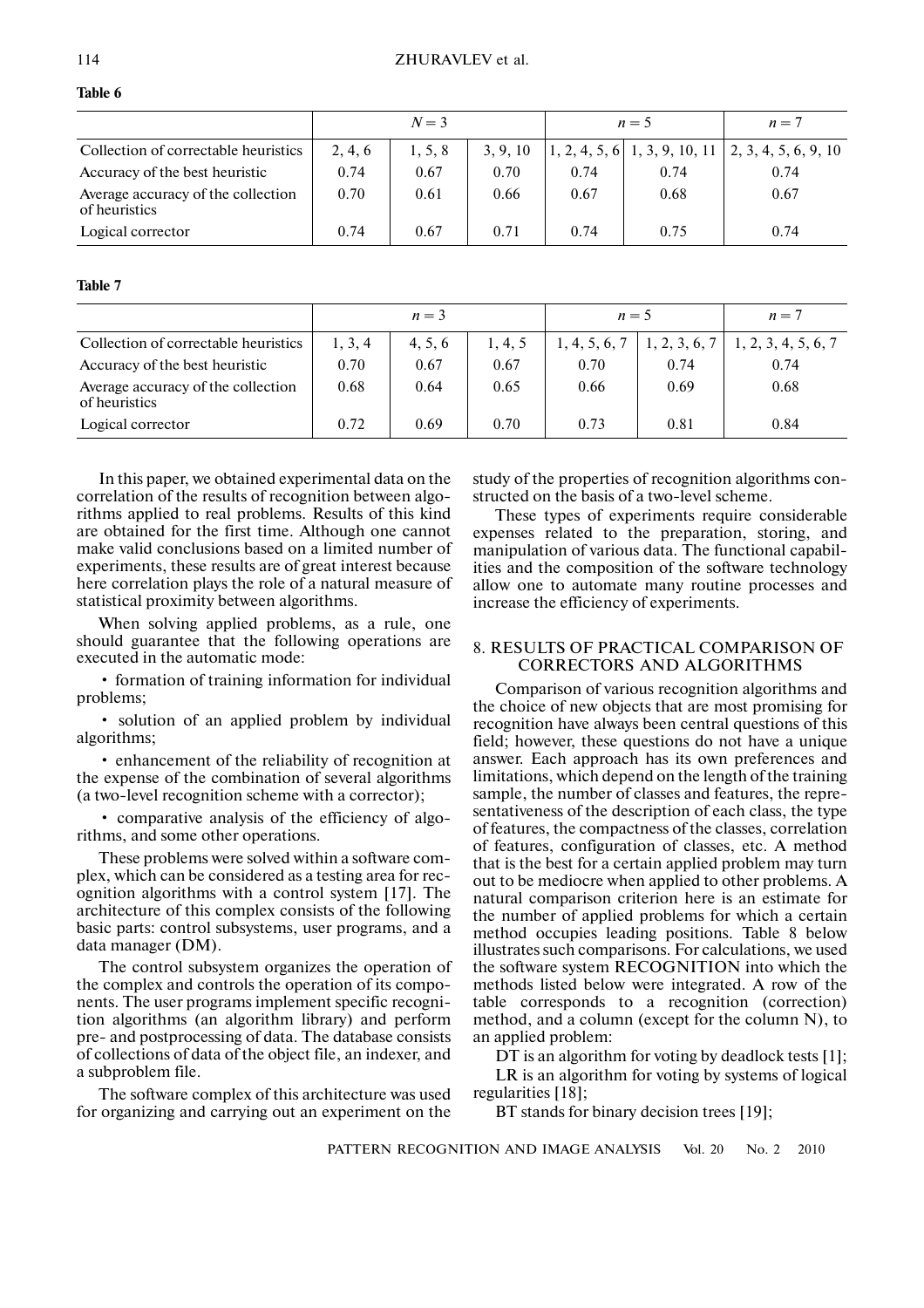**Table 8**

| Method/problem | Abalone | Eco  | <b>Breast</b> | Credit | Home | Image | Ion  | Pnevmo | Year | N                       |
|----------------|---------|------|---------------|--------|------|-------|------|--------|------|-------------------------|
| DV             | 60.6    | 63.1 | 92.4          | 85.3   | 63.3 | 86.5  | 87.9 | 61.4   | 44.3 | $\mathbf{2}$            |
| <b>LR</b>      | 56.8    | 61.5 | 96.1          | 82.8   | 71.6 | 90.8  | 90.1 | 59.6   | 13.9 | 1                       |
| <b>BT</b>      | 56.7    | 73.2 | 92.1          | 85.1   | 67.4 | 90.2  | 87.4 | 57.9   | 45.2 | 1                       |
| Fisher         | 62.4    | 77.1 | 94.4          | 84.8   | 76.5 | 89.4  | 83.5 | 54.4   | 53.8 | $\mathbf{2}$            |
| LM             | 65.5    | 79.3 | 94.9          | 85.9   | 61.7 | 92.7  | 86.8 | 54.4   | 32.0 | 5                       |
| <b>MSV</b>     | 66.5    | 81.6 | 94.6          | 83.3   | 77.7 | 91.8  | 94.0 | 63.2   | 65.5 | 6                       |
| NeurC          | 64.7    | 80.4 | 95.5          | 82.8   | 73.5 | 92.0  | 87.9 | 57.9   | 59.7 | 3                       |
| Collective     |         |      |               |        |      |       |      |        |      |                         |
| Vote           | 63.5    | 79.3 | 94.9          | 82.2   | 76.5 | 93.9  | 93.4 | 57.9   | 48.3 | $\overline{\mathbf{4}}$ |
| LogC           | 65.4    | 76.5 | 95.2          | 84.8   | 78.8 | 94.0  | 90.7 | 68.4   | 58.8 | 7                       |
| AlgC           | 65.0    | 81.6 | 95.2          | 81.0   | 76.9 | 92.3  | 91.2 | 61.4   | 60.6 | 7                       |
| GenC           | 63.5    | 80.4 | 94.9          | 82.8   | 78.0 | 94.3  | 94.0 | 66.7   | 61.2 | 7                       |

FISHER is Fisher's linear discriminant [20];

LM is a linear machine [20];

MSV is a method of support vectors [21];

NeurC is a multilayer perceptron [22];

Vote is a collective solution as majority voting [8]; LogC is a logical corrector (Section 6);

AlgC is a second-degree algebraic corrector (Sec tion 4);

GenC is a generalized algebraic corrector (Section 5);

"Abalone" is the problem of determining the age of abalone,  $l = 3$ ,  $q = 2079$ ,  $n = 8$  (data are supplied by Sam Waugh (Sam.Waugh@cs.utas.edu.au), Depart ment of Computer Science, University of Tasmania, GPO Box 252C, Hobart, Tasmania 7001, Australia);

"Eco" is the protein localization problem,  $l = 8$ ,  $q = 179, n = 7$  [23];

"Breast" is the mammary gland cancer diagnosis problem,  $l = 2$ ,  $q = 355$ ,  $n = 9$  [24];

"Credit" is the credit card endorsement problem  $l = 2, q = 348, n = 15$  [25];

"Home" is the problem of assessing housing prices,  $l = 5, q = 264, n = 13$  [26];

"Image" is the problem of recognition of standard images, *l* = 7, *q* = 2100, *n* = 16 [25];

| ı<br>v<br>I |  |
|-------------|--|
|-------------|--|

| Task           | AVO-polynom |
|----------------|-------------|
| Abalone        | 62.3        |
| Breast canser  | 96.1        |
| Ionosphere     | 98.7        |
| Echocardiogram | 77.4        |
| Hepatitis      | 88.0        |
| Image          | 89.4        |
| Credit         | 86.2        |
|                |             |

PATTERN RECOGNITION AND IMAGE ANALYSIS Vol. 20 No. 2 2010

"Ion" is the radio signal recognition problem,  $l =$ 2,  $q = 182$ ,  $n = 34$  [27];

"Pnevmo" is the problem of assessing the degree of severity of pneumonia,  $l = 4$ ,  $q = 57$ ,  $n = 41$ ;

"Year" is the protein localization sites problem,  $l =$ 10,  $q = 747$ ,  $n = 8$  [23].

Columns 2–10 show estimates for the recognition accuracy of various methods (percentage of correctly recognized objects in a certain sample) in different problems. For each problem, the table presents the number of classes, the number of objects to be recog nized, and the number of features. Note that the parameters of the algorithms were used by default (i.e., they were specified automatically), rather than chosen from the training data (for example, by the minimiza tion of the number of errors on the training data in the sliding test mode). Boldface numbers in each table show the four best results, the prize-winning places. The column N indicates how many times an appropri ate method took a prize-winning place.

The results of testing the EEA-polynomial method are presented in Table 9.

The interpretation of the problems is given in [25] and, in part, in [8].

## 9. CONCLUSIONS

In this paper, we have presented some practical methods of algebraic and logical correction of heuris tic recognition algorithms, as well as the results of their comparison. Although the number of practical prob lems was small, the results obtained provide a good illustration of the expediency of using correcting algo rithms for increasing the reliability of the results of recognition. This is especially important when recog nition software is used by unqualified personnel in the automatic mode.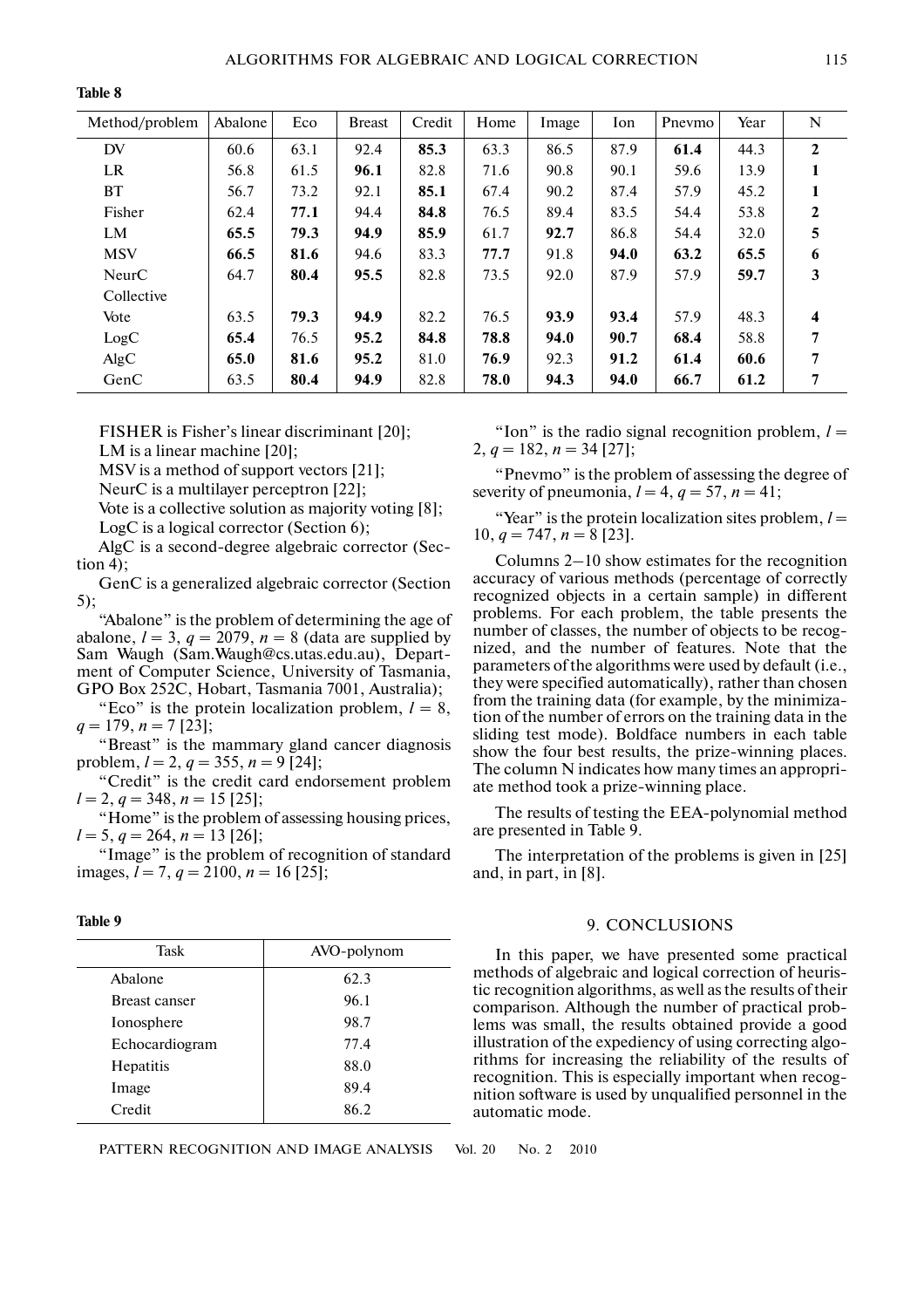## ACKNOWLEDGMENTS

This work was supported by the National Academy of Sciences of the Republic of Belarus and the Russian Foundation for Basic Research within joint project no. 08-01-90016 "Methods for Constructing Efficient Feature Spaces for Monitoring and Recognition of Complex Objects in Images and Scenes," by the Rus sian Foundation for Basic Research (project nos. 08- 01-00636-a and 09-01-00409-a), by a grant of the President of the Russian Federation (project no. NSh- 5294.2008.1), and by the Presidium of the Russian Academy of Sciences and the Division of Mathemati cal Sciences, Russian Academy of Sciences, within the programs for supporting fundamental research.

#### REFERENCES

- 1. Yu. I. Zhuravlev, "On Algebraic Approach to Solve the Problems of Recognition and Classification," in *Prob lems of Cybernetics* (Nauka, Moscow, 1978), Vol. 33, pp. 5–68.
- 2. Yu. I. Zhuravlev, "Correct Algebras for Incorrect (Heu ristic) Sets of Algorithms. I," Kibernetika, No. 4, 5–17 (1977); II, No. 6 (1977); III, No. 2, 35–43 (1978).
- 3. Yu. A. Zuev, "Methods to Improve the Classification Reliability, in the Presence of Several Classifiers, Based on Monotony Principle," Zh. Vychisl. Mat. Mat. Fiz. **21** (1), 157–167 (1981).
- 4. A. M. Veshtort, Yu. A. Zuev, and V. V. Krasnoproshin, "Two–Level Recognition System With Logical Correc tor," in *Recognition, Classification, Prediction. Mathe matical Methods and Their Application* (Nauka, Mos cow, 1989), issue 2, pp. 73–98.
- 5. L. A. Aslanyan, L. F. Mingo, J. B. Castellanos, F. B. Chelnokov, A. A. Dokukin, and V. V. Ryazanov, "On Logical Correction of Neural Network Algorithms for Pattern Recognition," in *Proceedings of the 4th Interna tional Conference "Information Research & Application"* (Foi–Commerce, Sofia, 2006).
- 6. A. G. D'yakonov, "Algebra over Estimation Algorithms: The Minimal Degree of Correct Algorithms," Zh. Vychisl. Mat. Mat. Fiz. **45** (6), 1134–1145 (2005) [Comput. Math. Math. Phys. **45**, (6), 1095 (2005)].
- 7. A. G. D'yakonov, "Algebra over Estimation Algorithms: Normalization with Respect to the Interval," Zh. Vychisl. Mat. Mat. Fiz. **49**, No. 1, 200–208 (2009) [Comput. Math. Math. Phys. **49** (1), 194 (2009)].
- 8. Yu. I. Zhuravlev, V. V. Ryazanov, and O. V. Sen'ko, *Rec ognition. Mathematical Methods. Program System. Prac tical Applications* (Fazis, Moscow, 2006) [in Russian].
- 9. Yu. I. Zhuravlev and I. V. Isaev, "The Way to Generate the Recognition Algorithms, Which are Correct for the Given Control Sample," Zh. Vychisl. Mat. Mat. Fiz. **19** (3), 726 (1979).
- 10. A. A. Dokukin, "A Method for Constructing an Opti mal Estimate Calculation Algorithm," Zh. Vychisl. Mat. Mat. Fiz. **46**, No. 4, 754–760 (2006) [Comput. Math. Math. Phys. **46** (4), 719 (2006)].
- 11. A. A. Dokukin, "On the Construction of Samples for Testing Approximate Optimization Methods for Esti mate Calculation Algorithms," Zh. Vychisl. Mat. Mat. Fiz. **46** (5), 978–983 (2006) [Comput. Math. Math. Phys. **46**, (5), 914 (2006)].
- 12. V. V. Krasnoproshin and V. A. Obraztsov, "Problems of Decision–Making according to the Precedent: Solv ability and Algorithm Selection," in *Selected Scientific Works of Belarus State University* (2001), Vol. 6, pp. 285–312.
- 13. M. Yu. Romanov, "A Method for Constructing a Rec ognition Algorithm in Algebra over an Estimate Calcu lation Set," Zh. Vychisl. Mat. Mat. Fiz. **47** (8), 1426– 1430 (2007) [Comput. Math. Math. Phys. **47** (8), 1368 (2007)].
- 14. M. Yu. Romanov, "Implementation of a Method for Constructing a Recognition Algorithm in Algebra over an Estimate Calculation Set," Zh. Vychisl. Mat. Mat. Fiz. **48** (9) (2008) [Comput. Math. Math. Phys. **48** (9), 1680 (2001)].
- 15. A. M. Veshtort, S. I. Kashkevich, S. B. Kostyukevich, V. V. Krasnoproshin, and S. G. Sinyakovich, "Princi ples for Generating the Information Automated Data System for Spectrometric Aerial Survey for Physical– Geographical Zoning," Izv. Akad. Nauk USSR. Ser. Geogr., No. 2, 89–94 (1988).
- 16. V. S. Glushenkov, A. A. Kovalev, O. L. Konovalov, S. B. Kostyukevich, V. V. Krasnoproshin, and B. A. Yukhimenko, "Display System and the System for Editing the Digital Subject Radiation and Ecologi cal Maps by Means of Personal Computer," in *News of The National Academy of Sciences of Belarus. Series Physical and Mathematical Sciences* (Minsk, 1992), vols. 5–6, pp. 102–107.
- 17. S. V. Gafurov and V. V. Krasnoproshin, "Programming Technique for Generating the Systems to Solve the Recognition Problems with Complex Structure," Iskusstv. Intell., No. 1, 30–37 (2008).
- 18. V. V. Ryazanov, "Logical Regularities in Pattern Recog nition (Parametric Approach)," Zh. Vychisl. Mat. Mat. Fiz. **47** (10), 1793 (2007) [Comput. Math. Math. Phys. **47** (10), 1720 (2007)].
- 19. V. I. Donskoi and A. I. Bashta, *Discrete Model of Deci sion–Making under Incomplete Information* (Tavriya, Simferopol, 1992) [in Russian].
- 20. R. O. Duda and P. E. Hart, *Pattern Recognition and Scene Analysis* (John Willey, New York, 1973; Mir, Moscow, 1976).
- 21. C. J. C. Burges, "A Tutorial on Support Vector Machines for Pattern Recognition," in *Data Mining and Knowledge Discovery* (1998), Vol. 2, pp. 121–167.
- 22. P. Wasserman, *Neurocomputing: Theory and Practice* (Van Nostrand Reinhold, New York, 1990; Mir, Mos cow, 1992).
- 23. P. Horton and Nakai Kenta, "A Probabilistic Classifica tion System for Predicting the Cellular Localizations Sites of Proteins," in *Intelligent Sys. Mol. Biol.* (St. Lois, 1996), pp. 109–115.
- 24. O. L. Mangasarian and W. H. Wolberg, "Cancer Diag nosis via Linear Programming," SIAM News **23** (5), 1 (1990).
- 25. http://www.isc.uci.edu/~mlearn/MLRepository.html
- 26. D. Harrison and D. L. Rubinfeld, "Hedonic Prices and the Demand for Clean Air," J. Environ. Econ. & Man agement **5**, 81 (1978).
- 27. V. G. Sigillito, S. P. Wing, L. V. Hutton, and K. B. Baker, *Classification of Radar Returns from the Ionosphere Using Neural Networks* (Johns Hopkins APL Technical Digest, 1989), vol. 10, pp. 262–266.